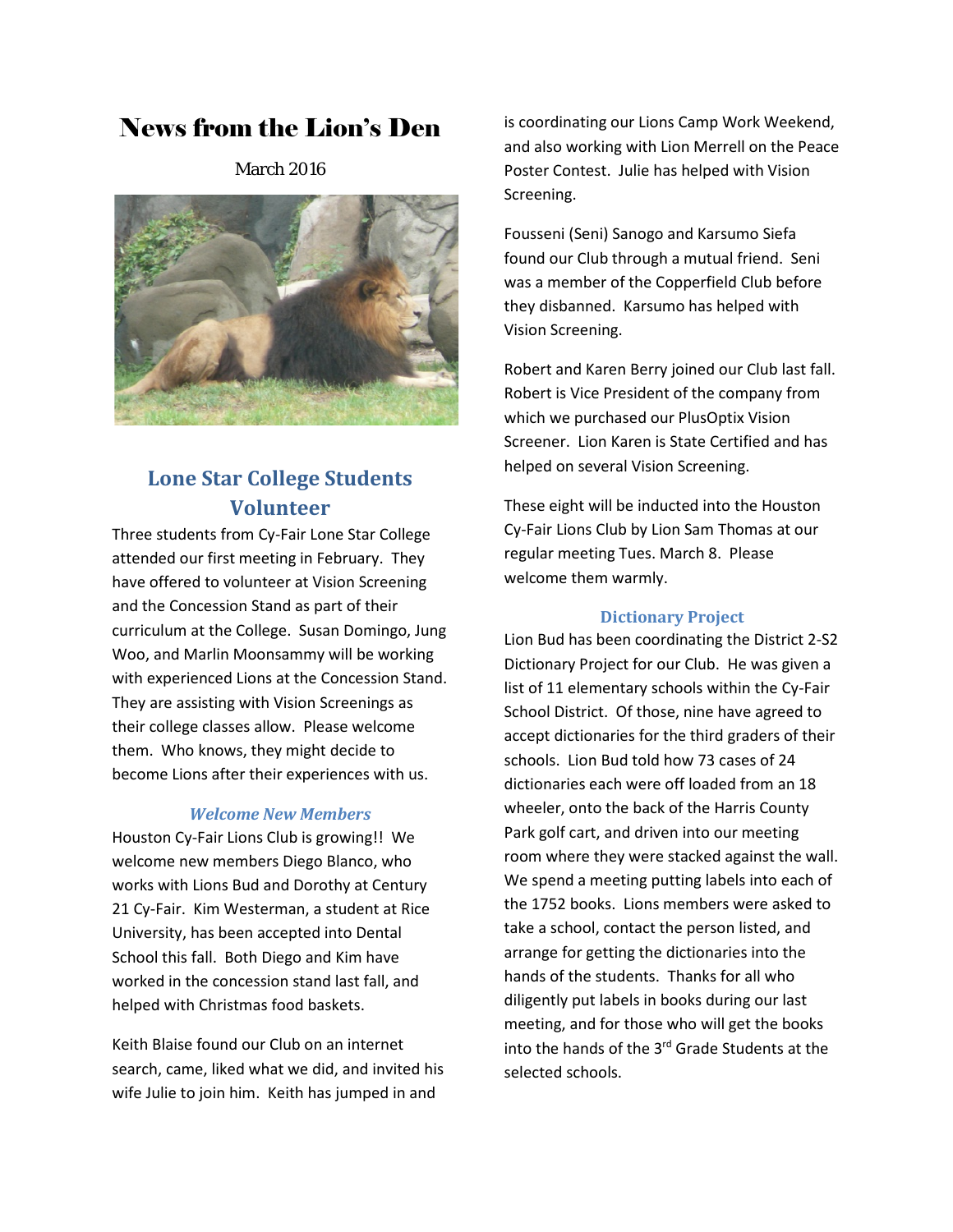





*Club members putting labels into dictionaries.*

### *Texas Lions Camp Work Weekend*

Lion Keith has arranged for our stay and meals at the Texas Lions Camp for Friday night April 1, and breakfast and lunch on Saturday April 2. Four Lions Club members and 10 members of the Venture Crew Scouts will attend the scheduled Camp Work Day. We will be assigned some maintenance or clean up task for the day. This is a great way for new Lions to visit Texas Lions Camp and see all that we offer there.

# **Get Campers for TLC**

If you know of a child who is handicapped or has Type 1 Diabetes, please talk to them about our Texas Lions Camp. There is NO COST to the families for the children to attend, as the Camp is owned and operated by all of the Lions Club members in the state of Texas. Please direct prospective campers to the Camp webpage at: [www.lionscamp.com.](http://www.lionscamp.com/) On the left they can click on applications, then complete the appropriate forms online. Remind parents that they need to print out the Physician form for their child's physician to complete, and the Lion Sponsorship form, which the Lions member completes and sends to the Camp. District 2-S2 provides bus transportation to two sessions for Handicapped Campers. At our Club meetings in September, we invite the Campers and their families to dinner. We love to hear about the kids experiences at TLC, and connect with the parents.

#### *Shirt Orders*

Purple polo shirts with the Lions Club Logo, Houston Cy-Fair, and the Lions name have been ordered. For those who also work the Vision Screening Program, yellow shirts with logos as above, along with the KidSight logo, are being made. The purple shirts are great for wearing to the meetings, working in the concession stand, and at other Club functions.

## **KidSight Vision Screening**

During February, Houston Cy-Fair Lions Club members screened 171children at 6 Preschools and Day Care Centers. Of these, 30 were referred for complete eye examinations. If you know of a Preschool or Day Care or a Church Mother's Day Out Program in your neighborhood, please discuss with them this free vision screening service for children 6 months of age and older. Or direct them to